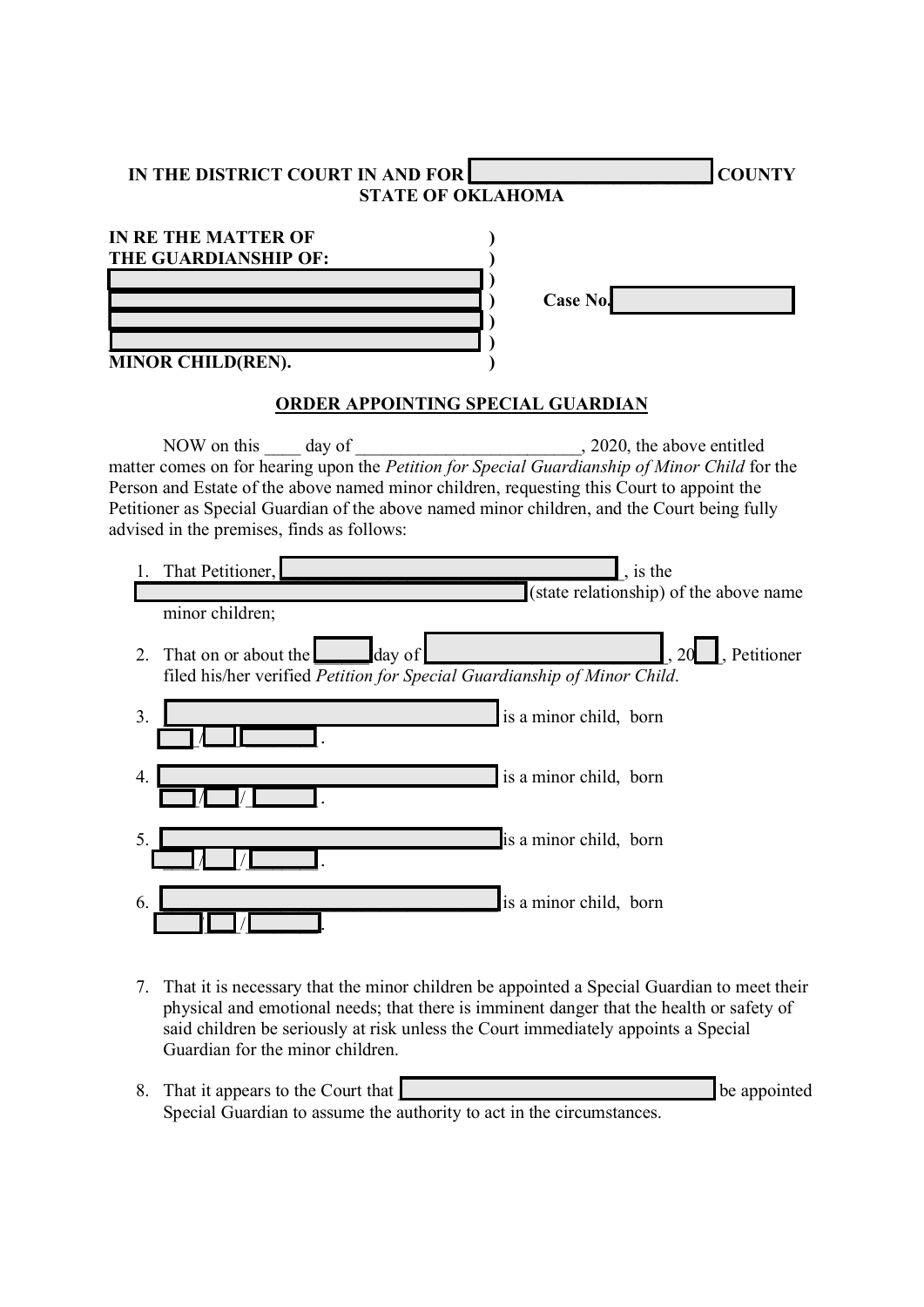IT IS THEREFORE ORDERED, ADJUDGED, AND DECREED by the Court \_\_\_\_\_\_\_\_\_\_\_\_\_\_\_\_\_\_\_\_\_\_\_\_\_\_\_\_\_\_\_\_\_\_\_\_\_\_\_\_\_\_\_\_\_\_\_\_\_\_\_ is hereby appointed as Special Guardian of the person and estate of the above named minor children.

 IT IS FURTHER ORDERED, ADJUDGED, AND DECREED by the Court that  $\Box$ , as Special Guardian of the person of the above named minor children, shall have the following power and authority regarding the person

of the above named minor children: a) **a** shall have the sole authority to provide for the care, custody, and control of said children, including but not limited to, the

authority to make inquiry, discuss, and obtain any and all information regarding said children's current physical, medical, and psychological condition, and to receive information from any of said children's current or past medical providers;

b)  $\blacksquare$ to any and all routine or necessary medical care on behalf of the above named minor children;

 $\mathcal{L}_\text{max}$  and  $\mathcal{L}_\text{max}$  and  $\mathcal{L}_\text{max}$  and  $\mathcal{L}_\text{max}$  and  $\mathcal{L}_\text{max}$  and  $\mathcal{L}_\text{max}$  $\mathcal{L}_\text{max} = \mathcal{L}_\text{max} = \mathcal{L}_\text{max} = \mathcal{L}_\text{max} = \mathcal{L}_\text{max} = \mathcal{L}_\text{max} = \mathcal{L}_\text{max} = \mathcal{L}_\text{max} = \mathcal{L}_\text{max} = \mathcal{L}_\text{max} = \mathcal{L}_\text{max} = \mathcal{L}_\text{max} = \mathcal{L}_\text{max} = \mathcal{L}_\text{max} = \mathcal{L}_\text{max} = \mathcal{L}_\text{max} = \mathcal{L}_\text{max} = \mathcal{L}_\text{max} = \mathcal{$  $\mathcal{L}_\text{max} = \mathcal{L}_\text{max} = \mathcal{L}_\text{max} = \mathcal{L}_\text{max} = \mathcal{L}_\text{max} = \mathcal{L}_\text{max} = \mathcal{L}_\text{max} = \mathcal{L}_\text{max} = \mathcal{L}_\text{max} = \mathcal{L}_\text{max} = \mathcal{L}_\text{max} = \mathcal{L}_\text{max} = \mathcal{L}_\text{max} = \mathcal{L}_\text{max} = \mathcal{L}_\text{max} = \mathcal{L}_\text{max} = \mathcal{L}_\text{max} = \mathcal{L}_\text{max} = \mathcal{$  $\mathcal{L}_\text{max} = \mathcal{L}_\text{max} = \mathcal{L}_\text{max} = \mathcal{L}_\text{max} = \mathcal{L}_\text{max} = \mathcal{L}_\text{max} = \mathcal{L}_\text{max} = \mathcal{L}_\text{max} = \mathcal{L}_\text{max} = \mathcal{L}_\text{max} = \mathcal{L}_\text{max} = \mathcal{L}_\text{max} = \mathcal{L}_\text{max} = \mathcal{L}_\text{max} = \mathcal{L}_\text{max} = \mathcal{L}_\text{max} = \mathcal{L}_\text{max} = \mathcal{L}_\text{max} = \mathcal{$ 

 $\mathcal{L}_\text{max} = \mathcal{L}_\text{max} = \mathcal{L}_\text{max} = \mathcal{L}_\text{max} = \mathcal{L}_\text{max} = \mathcal{L}_\text{max} = \mathcal{L}_\text{max} = \mathcal{L}_\text{max} = \mathcal{L}_\text{max} = \mathcal{L}_\text{max} = \mathcal{L}_\text{max} = \mathcal{L}_\text{max} = \mathcal{L}_\text{max} = \mathcal{L}_\text{max} = \mathcal{L}_\text{max} = \mathcal{L}_\text{max} = \mathcal{L}_\text{max} = \mathcal{L}_\text{max} = \mathcal{$ 

 $\mathcal{L}_\text{max} = \mathcal{L}_\text{max} = \mathcal{L}_\text{max} = \mathcal{L}_\text{max} = \mathcal{L}_\text{max} = \mathcal{L}_\text{max} = \mathcal{L}_\text{max} = \mathcal{L}_\text{max} = \mathcal{L}_\text{max} = \mathcal{L}_\text{max} = \mathcal{L}_\text{max} = \mathcal{L}_\text{max} = \mathcal{L}_\text{max} = \mathcal{L}_\text{max} = \mathcal{L}_\text{max} = \mathcal{L}_\text{max} = \mathcal{L}_\text{max} = \mathcal{L}_\text{max} = \mathcal{$ 

 $\mathcal{L}_\text{max}$  and  $\mathcal{L}_\text{max}$  and  $\mathcal{L}_\text{max}$  and  $\mathcal{L}_\text{max}$  and  $\mathcal{L}_\text{max}$  and  $\mathcal{L}_\text{max}$  $\mathcal{L}_\mathcal{L} = \mathcal{L}_\mathcal{L} = \mathcal{L}_\mathcal{L} = \mathcal{L}_\mathcal{L} = \mathcal{L}_\mathcal{L} = \mathcal{L}_\mathcal{L} = \mathcal{L}_\mathcal{L} = \mathcal{L}_\mathcal{L} = \mathcal{L}_\mathcal{L} = \mathcal{L}_\mathcal{L} = \mathcal{L}_\mathcal{L} = \mathcal{L}_\mathcal{L} = \mathcal{L}_\mathcal{L} = \mathcal{L}_\mathcal{L} = \mathcal{L}_\mathcal{L} = \mathcal{L}_\mathcal{L} = \mathcal{L}_\mathcal{L}$ \_\_\_\_\_\_\_\_\_\_\_\_\_\_\_\_\_\_\_\_\_\_\_\_\_\_\_\_\_\_\_\_\_\_\_\_\_\_\_\_\_\_\_\_\_\_\_\_\_\_\_\_\_\_\_\_\_\_\_\_\_\_\_\_\_\_\_\_\_\_\_\_\_\_\_\_\_\_

 $\mathcal{L}_\mathcal{L} = \mathcal{L}_\mathcal{L} = \mathcal{L}_\mathcal{L} = \mathcal{L}_\mathcal{L} = \mathcal{L}_\mathcal{L} = \mathcal{L}_\mathcal{L} = \mathcal{L}_\mathcal{L} = \mathcal{L}_\mathcal{L} = \mathcal{L}_\mathcal{L} = \mathcal{L}_\mathcal{L} = \mathcal{L}_\mathcal{L} = \mathcal{L}_\mathcal{L} = \mathcal{L}_\mathcal{L} = \mathcal{L}_\mathcal{L} = \mathcal{L}_\mathcal{L} = \mathcal{L}_\mathcal{L} = \mathcal{L}_\mathcal{L}$  $\mathcal{L}_\mathcal{L} = \mathcal{L}_\mathcal{L} = \mathcal{L}_\mathcal{L} = \mathcal{L}_\mathcal{L} = \mathcal{L}_\mathcal{L} = \mathcal{L}_\mathcal{L} = \mathcal{L}_\mathcal{L} = \mathcal{L}_\mathcal{L} = \mathcal{L}_\mathcal{L} = \mathcal{L}_\mathcal{L} = \mathcal{L}_\mathcal{L} = \mathcal{L}_\mathcal{L} = \mathcal{L}_\mathcal{L} = \mathcal{L}_\mathcal{L} = \mathcal{L}_\mathcal{L} = \mathcal{L}_\mathcal{L} = \mathcal{L}_\mathcal{L}$  $\mathcal{L}_\mathcal{L} = \mathcal{L}_\mathcal{L} = \mathcal{L}_\mathcal{L} = \mathcal{L}_\mathcal{L} = \mathcal{L}_\mathcal{L} = \mathcal{L}_\mathcal{L} = \mathcal{L}_\mathcal{L} = \mathcal{L}_\mathcal{L} = \mathcal{L}_\mathcal{L} = \mathcal{L}_\mathcal{L} = \mathcal{L}_\mathcal{L} = \mathcal{L}_\mathcal{L} = \mathcal{L}_\mathcal{L} = \mathcal{L}_\mathcal{L} = \mathcal{L}_\mathcal{L} = \mathcal{L}_\mathcal{L} = \mathcal{L}_\mathcal{L}$ 

c) List any other powers and duties of the guardian here:

IT IS FURTHER THE ORDER OF THIS COURT that the father,

**Example allowed visitation as follows:** 

IT IS FURTHER THE ORDER OF THIS COURT that the mother,

**Example allowed visitation as follows:** 

 IT IS FURTHER ORDERED, ADJUDGED, AND DECREED, that the Father shall pay child support to the Guardian in the amount of  $\S$  , in accordance with the child support computation attached hereto.